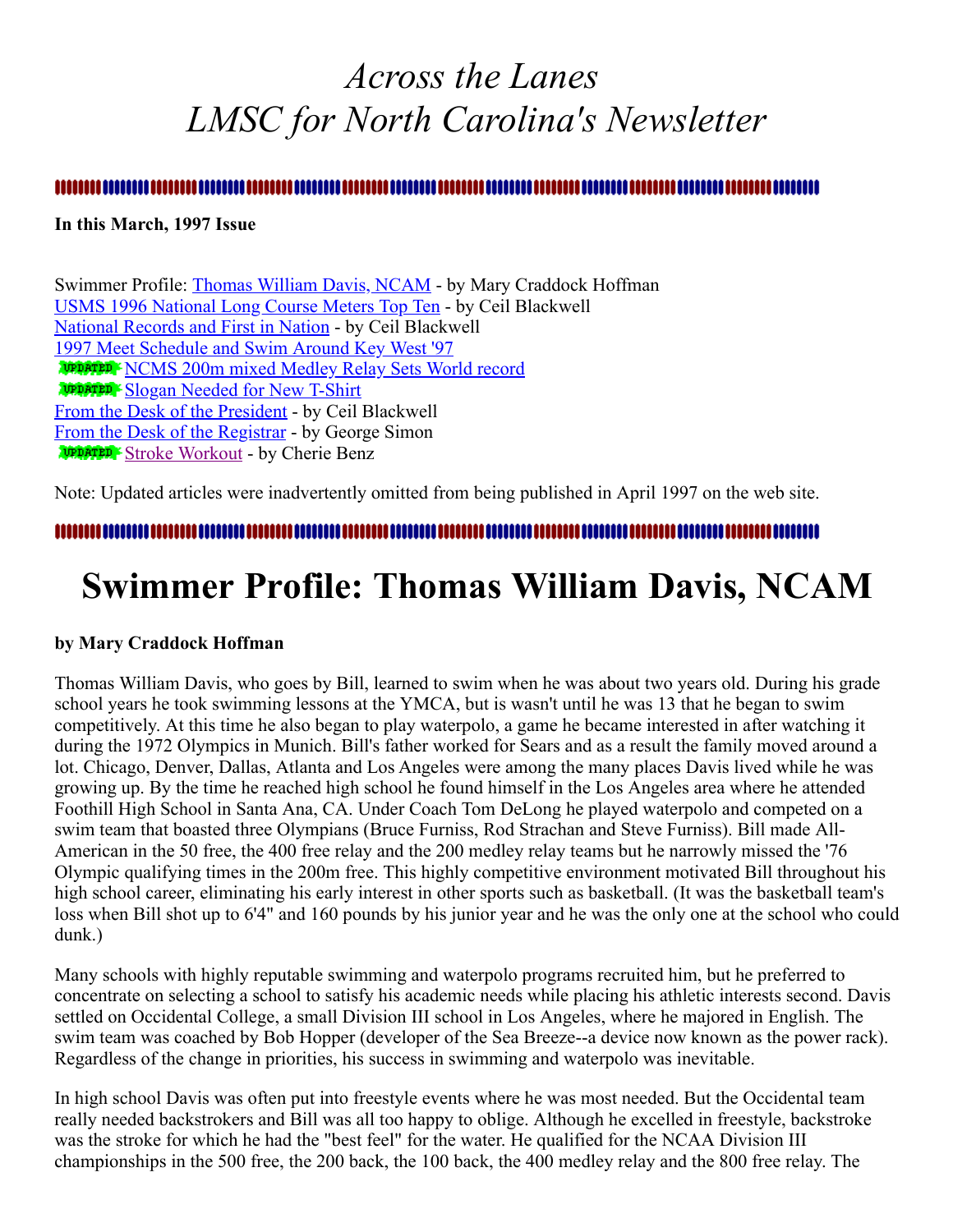Occidental Waterpolo team also consistently won the Division III title each year Bill played. However, the need to excel and challenge himself was not limited to the pool. He went on to UC Berkley for a Masters in Journalism and later added a degree from the Kenan-Flagler Executive MBA program at UNC-Chapel Hill.

After college, Bill coached a masters team in Portland, Oregon from 1981-82. His 12 swimmers used two lanes at a run down YWCA pool for their workouts. It was here that one of his swimmers, an 82 year old woman, broke her age group record. This inspired him to start competing again in 1983, initially for Berkley Aquatic Masters. From 1985-88 he swam for Strawberry Canyon Aquatic Masters (also in Berkley) and then competed for Chapel Hill Masters from 1990-93. Four years ago Davis joined the newly formed North Carolina Aquatic Masters team at UNC's Koury Natatorium.

Davis rises at 5:15am every morning so he can fit in his workouts before he goes to work as the General Manager for WUNC (91.5 FM), the National Public Radio station for Central North Carolina. He's at work by 8:00 am and sometimes doesn't leave till 6:00 pm. He is so exhausted at the end of the day that trying to work out in the evening would be counter productive. Swimming is enjoyable but it can be monotonous, so his other workouts consist of running stadium steps, playing basketball, and lifting weights. Davis is also quite imaginative in using unconventional methods to vary his workouts and keep the intensity high. As an example, to avoid the tedium of long straight sets, Bill will convert them into what he calls "hypoxic breathing sets". This might include swimming every other length without breathing during a 300 yard swim.

The power rack has also proved to be an effective machine for Davis to increase stroke resistance. But the most fascinating technique he has developed, is swimming with a brick. As a college senior he hyperextended his elbow playing ultimate Frisbee during the off season between waterpolo and swimming. As a result, he was limited to kicking for about a month. One day as he was passing a construction site at the college, he grabbed a brick on the way to practice and started using that to kick with. He did his best to make his 100 back times with the brick in his hands. Since then he has added flippers to the equation and now uses a rubber brick that is normally used in Scuba and life guard training. He has adapted the brick technique for all his stroke kicking. With arms extended above his head, hands crossed as they clasp the brick, he swims the dolphin kick both on his back and stomach. He will typically kick an entire 25 yards on his back, under water.

Bill extols the benefits of brick training: "It does give my stomach a real good workout and when you are swimming the 200 backstroke, that's probably the most demanding race in terms of taxing your stomach muscles. You're also not breathing very much because you are undulating so much off the turns. Kicking with a brick is real good way to prepare yourself for the agony of a hard 200 back....I don't have great flexibility dorsally on my backstroke, I can't extend my hips down towards the bottom of the pool...in strengthening my stomach muscles I can at least generate some decent power even though I don't have the strength and flexibility in my hips that other good backstrokers do." Bill Davis's achievements prove that his use of these techniques is effective in both building strength and keeping his interest.

Davis's Top Ten Achievements 35-39 1993 50 scy free 0:26.65 10th 35-39 1993 100 scy back 0:55.75 4th 35-39 1993 200 scy back 2:01.18 4th 35-39 1995 100 scy back 0:56.45 9th 35-39 1995 200 scy back 2:00.64 5th 35-39 1996 100 scy back 0:56.45 9th 35-39 1996 200 scy back 2:01.78 6th

State Records held by Bill Davis 30-34 50 scy free 0:21.88 CHM 30-34 200 scy back 1:58.24 CHM 35-39 200 scy back 2:00.64 NCAM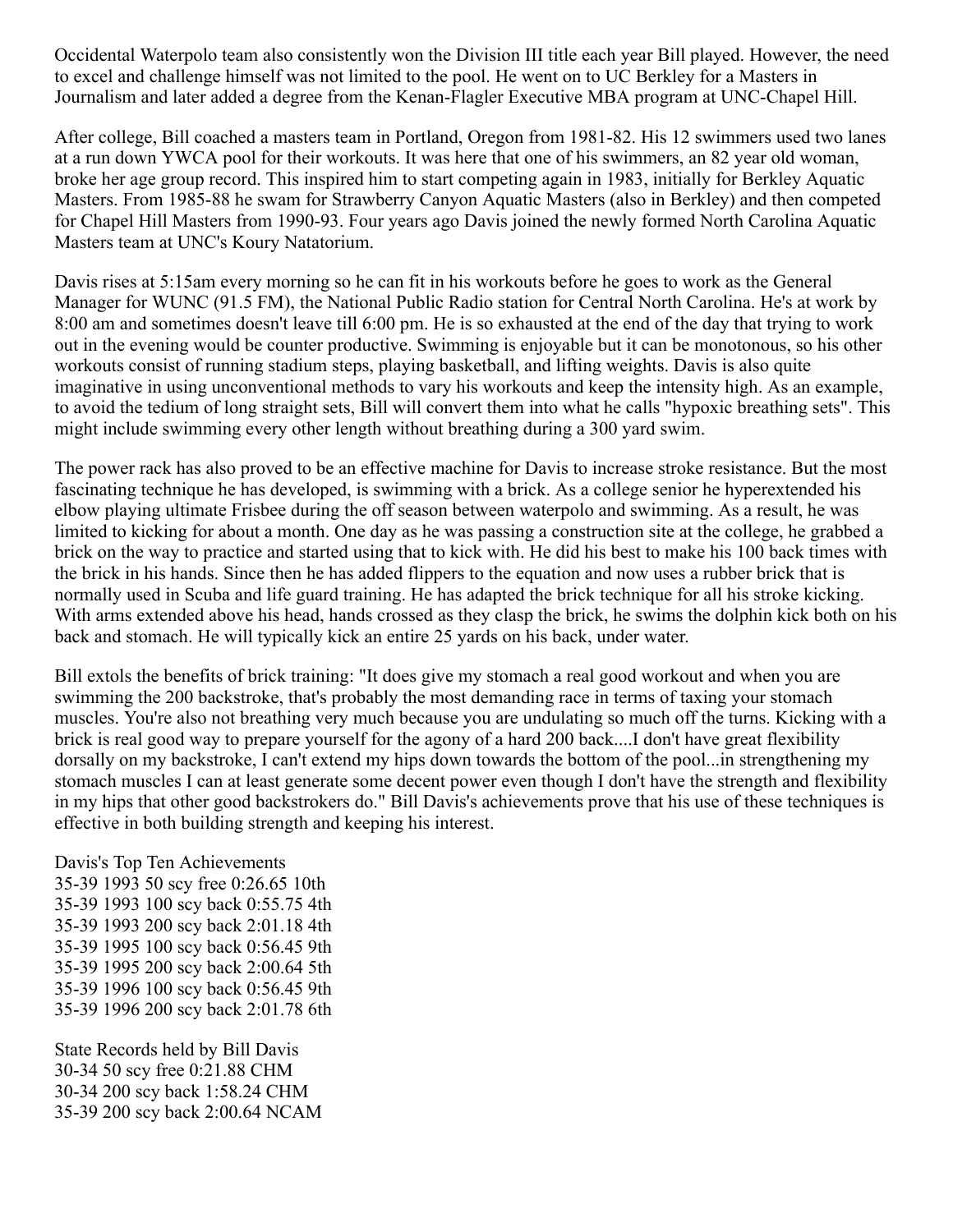

,,,,,,,,,,,,,,,,,,,,,,,,

# <span id="page-2-0"></span>**USMS 1996 National Long Course Meters Top Ten**

### **by Ceil Blackwell**

| Women |                               |                                                                                                                   |
|-------|-------------------------------|-------------------------------------------------------------------------------------------------------------------|
|       | 25-29 Patricia Hogan          | 9th-1500 free                                                                                                     |
|       | Melinda Yelton                | 5th-1500 free, 7th-800 free                                                                                       |
|       | 45-49 Sandra Cathey           | 9th-200 back, 10th-400 IM                                                                                         |
|       | Jeannie Mitchell              | 2nd-100 back, 2nd-200 back, 4th-50 back                                                                           |
|       | Frances Shepherd              | 8th-200 fly                                                                                                       |
|       | 55-59 Ceil Blackwell          | 3rd-200 back, 4th-50 back, 6th-50 free, 6th-100 back,<br>6th-200 IM, 7th-50 fly, 10th-50 breast                   |
|       | Sally Newell                  | 2nd-50 free, 2nd-50 breast, 2nd-100 breast, 3rd-200<br>breast, 5th-100 free                                       |
|       | 60-64 Sandra Kremer           | 8th-100 breast, 9th-400 free, 9th-200 breast, 10th-50<br>breast                                                   |
|       | 70-74 Judy Kelly              | 9th-200 breast                                                                                                    |
|       | 80-84 Buz Catlin              | 5th-200 IM, 5th-50 breast, 6th-50 free, 6th-50 back,<br>7th-50 fly, 8th-100 free, 8th-100 back, 8th-200 back      |
|       |                               |                                                                                                                   |
| Men   |                               |                                                                                                                   |
|       | 19-24 Grant Johnston          | 1st-50 back (30.27), 1st-100 fly (102.40), 2nd-100 back,<br>3rd-1500 free, 6th-50 fly, 7th-50 free, 9th-50 breast |
|       | Dan Read                      | 9th-50 breast                                                                                                     |
|       | 35-39 Rich DeSelm             | 7th-1500 free                                                                                                     |
|       | Joe Rhyne                     | 3rd-200 back, 5th-200 fly, 6th-800 free                                                                           |
|       | 45-49 Richard Bober           | 1st-50 back (30.30*), 1st-100 back (1:07.16), 3rd-50<br>free, 9th-200 back                                        |
|       | 55-59 Jerry Clark             | 2nd-50 free, 2nd-100 free, 5th-400free, 6th-200 free,<br>6th-800 free                                             |
|       | Milton Gee                    | 8th-100 breast, 10th-50 breast, 10th-200 breast                                                                   |
|       | Rolffs Pinkerton              | 8th-50 back, 10th-100 back                                                                                        |
|       | 65-69 John Kortheuer          | 1st-50 breast $(38.21^*)$ , 1st-100 breast $(1:26.19^*)$ ,<br>1st-200 breast (3:17.13*), 2nd-50 fly, 10th-50 free |
|       | Dick Webber                   | 6th-50 free, 8th-50 fly, 10th-100 free                                                                            |
|       | 70-74 John Murphy             | 4th-50 back, 5th-100 back, 5th-200 back                                                                           |
|       | 75-70 Joseph Brignolo         | 8th-50 back                                                                                                       |
|       | 85-89 Boyd Campbell           | 6th-200 free, 6th-100 back, 9th-50 back, 10th-100 free                                                            |
|       |                               |                                                                                                                   |
|       | North Carolina Masters Relays |                                                                                                                   |
|       | 200+ Women's 200m Medley      | 4th (Sandra Cathey, Sally Newell, Beverly Amick,                                                                  |
|       |                               | Sandra Kremer)                                                                                                    |
|       | 240+ Women's 200m Medley      | 9th (Sandra Kremer, Gerry Speaker, Judy Kelly, Buz<br>Catlin)                                                     |
|       | 160+ Women's 400m Medley      | 1st (Sandra Cathey, Sally Newell, Beverly Amick,<br>Frances Shepard)                                              |
|       | 160+ Men's 200m Free          | 5th (Jerry Clark, Joseph Rhyne, Grant Johnston,                                                                   |
|       |                               | Richard Bober)                                                                                                    |
|       | 240+ Men's 200m Free          | 2nd (Rolffs Pinkerton, John Kortheuer, Dick Webber,<br>Jerry Clark)                                               |
|       | 160+ Men's 200m Medley        | 3rd (Richard Bober, Grant Johnston, Hill Carrow,<br>Jerry Clark)                                                  |
|       | 240+ Men's 200m Medley        | 2nd (Rolffs Pinkerton, John Kortheuer, Dick<br>Webber, Jerry Clark)                                               |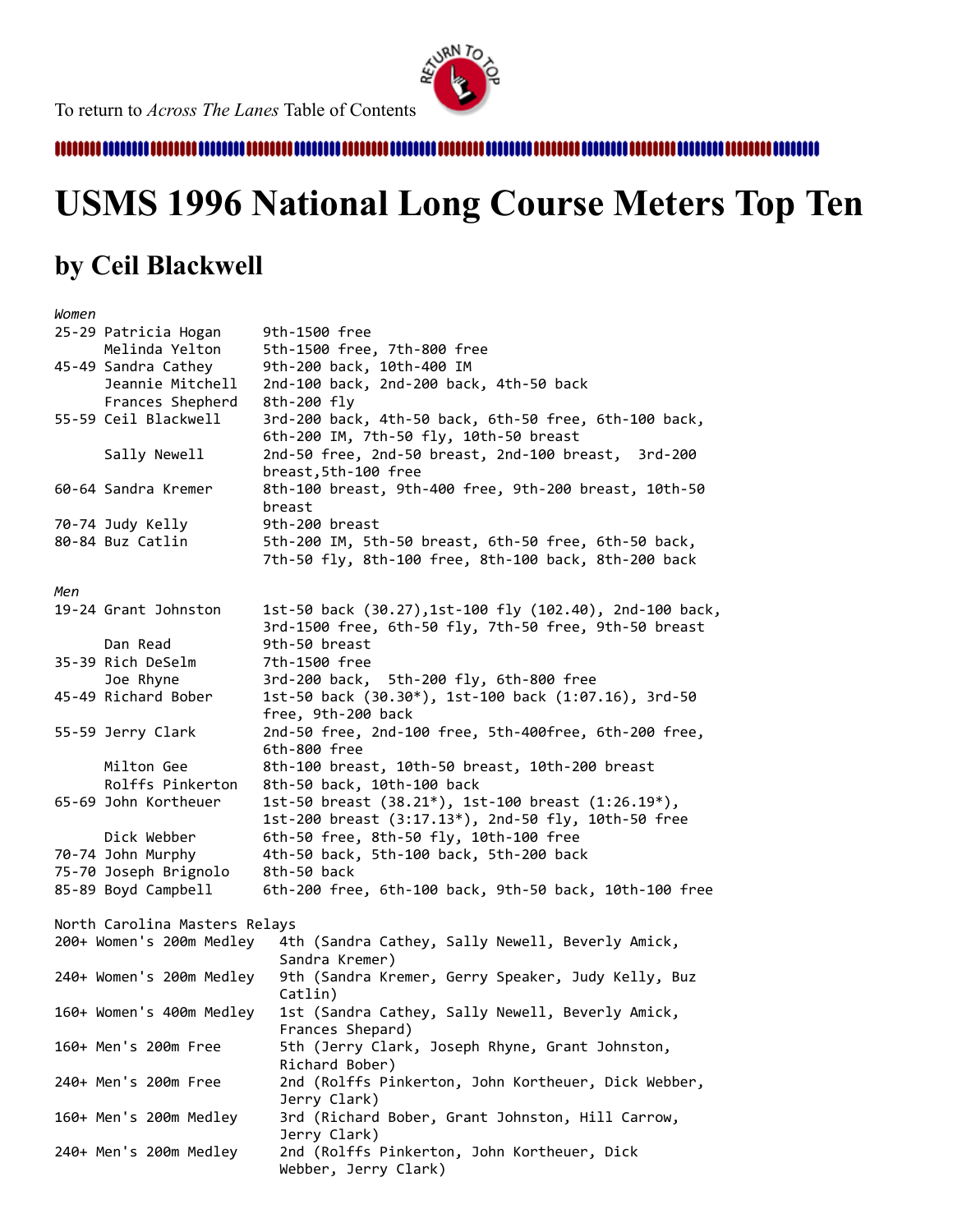| 160+ Men's 400m Free |                        | 10th (Chris Mullen Ernic Glass, Rick Rensink,<br>Bernie White)         |
|----------------------|------------------------|------------------------------------------------------------------------|
| 240+ Men's 400m Free |                        | 5th (John Kortheuer, Jerry Clark, Milton Gee,<br>Bill Applebaum)       |
|                      | 100+ Men's 400m Medley | 3rd (Mark Canterbury, Rick Fenton, Gary<br>Myerscough, Andrew Farrell) |
| 240+ Mixed 200m Free |                        | 3rd (Sandra Kremer, Sally Newell, Dick Webber,<br>Jerry Clark)         |
| 320+ Mixed 200m Free |                        | 5th (Harold Hoffman, Buz Catlin, Bette Hoffman,<br>Boyd Campbell)      |
|                      | 200+ Mixed 200m Medley | 4th (Richard Bober, Sally Newell, Beverly<br>Amick, Jerry Clark)       |
|                      | 240+ Mixed 200m Medley | 1st (Rolffs Pinkerton, Sally Newell, John<br>Kortheuer, Sandra Kremer) |
|                      | 320+ Mixed 200m Medley | 3rd (Boyd Campbell, Judy Kelly, Buz<br>Catlin, Harold Hoffman)         |

**\*USMS National Record**

To return to *Across The Lanes* Table of Contents

<span id="page-3-0"></span>,,,,,,,,,,,

## **National Records**

## **by Ceil Blackwell**

John Kortheuer placed 1st and set new national records in the following three events: 50m breaststroke with a time of 38.21 , 100m breaststroke with a time of 1:26.19 and 200m breaststroke with at time of 3:17.13. Richard Bober placed 1st and set a new national record in the 50 back with a time of 30.30.

## **First in the Nation**

## **by Ceil Blackwell**

A number of North Carolina swimmers listed below deserve special recognition for placing 1st in the nation in their events. Grant Johnston placed 1st in 50 m back and 100m fly and Richard Bober placed 1st in 100m back. The mixed 200 medley relay (Rolffs Pinkerton, Sally Newell, John Kortheuer, and Sandra Kremer) placed 1st for the 240+ age group and the women's 400 medley relay (Sandra Cathey, Sally Newell, Beverly Amick and Frances Shepard) placed 1st for the 160+ age group. Please note that an individual first place or a relay first place gives a swimmer the rank of USMS All American.



To return to *Across The Lanes* Table of Contents

<span id="page-3-1"></span>Ш

## **1997 Meet Schedule**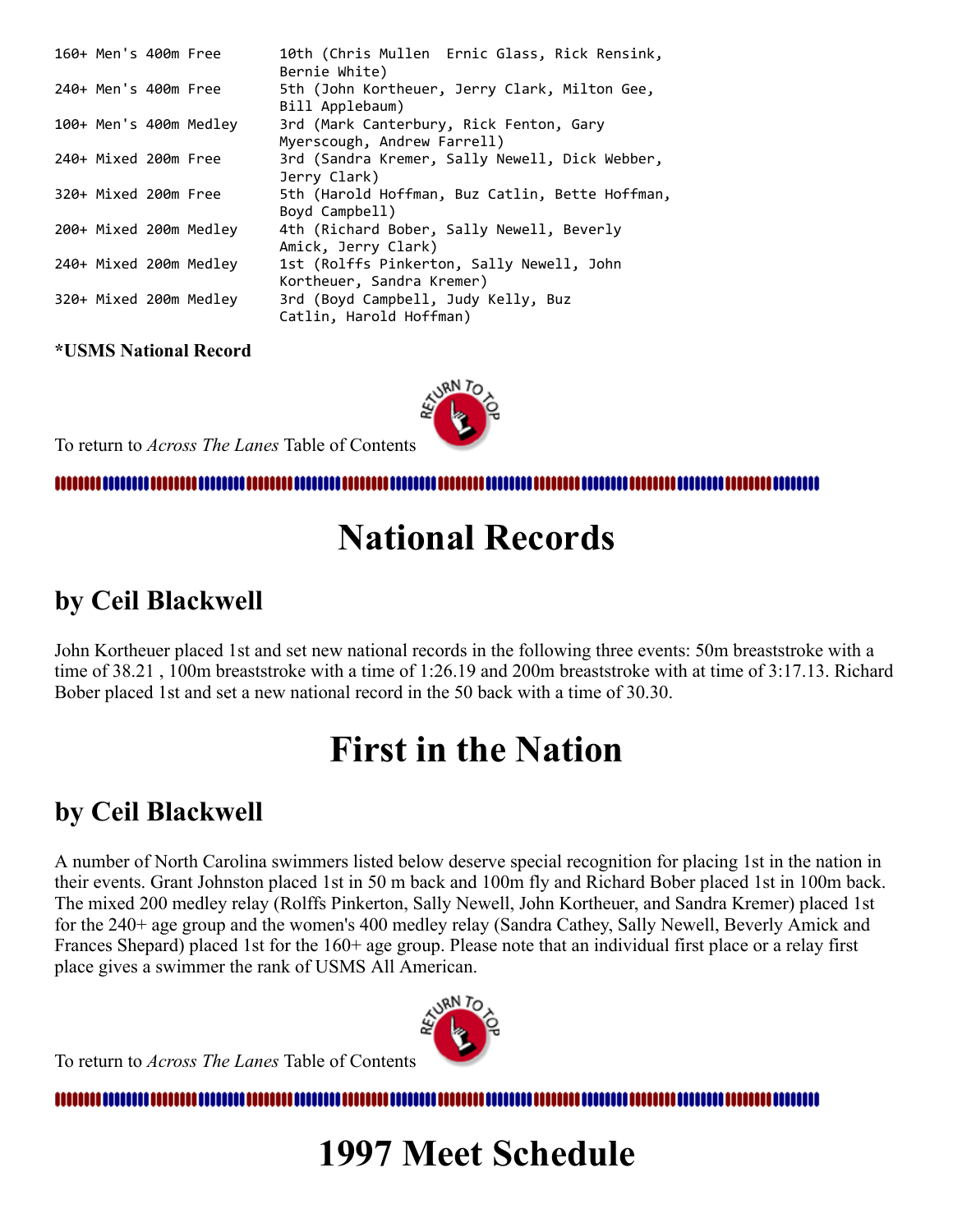### **1997 Short Course**

**5/1-4/97** YMCA Nationals,Indianapolis, IN Contact: Your local YMCA Aquatic Director

**5/15-18/97** 1997 USMS Nationals, Federal Way, WA Contact: Hugh Moore 206-925-85621997

### **1997 Long Course**

**6/24-29/97** Pan Pacific Championships, Maui, Hawaii Contact: Hawaii Sports, Inc. 1-800-690-8055 phone/FAX home page: <http://www.lava.net/hawaiisports>

**7/25-27/97** Dixie Zone LC Championships, Baton Rouge, LA Contact: Scott Rabalais 504-766-5937

**7/14-18/97** USMS LC Championships, Orlando, Fl. Contact: Larry Peck, \*PO Box 2051, Winter Park, Fl 32790

### **1997 Open Water**

**5/31/97** Wrightsville Beach Challenge, Wrightsville Beach, NC Contact: Dan Forrester 910 xxx xxxx or click (no longer on web site) for entry.

**6/7/97** Swim Around Key, Key West, FL Contact: West Tom & Elizabeth Blount 1-888-817-0841 [Adventure@keywest-fl.com](mailto:Adventure@keywest-fl.com)

## **Swim Clinics**

**4/19-20/97** Total Immersion, Atlanta, GA info & reservations 1-800-609-swim [http://totalimmersion.pair.com](http://totalimmersion.pair.com/)

## **Swim Around Key West '97**

The race is being held on June 7, Saturday, at 8:00am. The pre-race Pasta Dinner (5:30-7:00pm, Friday) is \$14.00 and the Sunday Breakfast (8:00am) is \$7.00.

Both are being held at the Holiday Inn Beachfront hotel. A mandatory meeting discussing the rules and events will directly follow the Pasta dinner. The kayaks are \$50 for a single and \$75 for a double. Add a \$10 fee for delivery to the beach and pick up after the race ends. Local guides are also available for \$100 (that amount has not yet been verified) to advise you on the tides and other navigational obstacles. There is a \$500 deposit on all the boats (an imprint of your credit card and signature) that is refunded when you return your boat. Competitors must stop by the Adventure Charters office on Friday (preferably before 4:00pm) to fill out the paperwork. (For information on escort boats call 305-296-0362.)

For applications and information send a stamped self-addressed envelope to JPC, P.O. box 8086, Coral Springs, FL 33065. For kayak and boat information contact Tom or Elizabeth Blount at Adventure Charters and Tours 1- 888-817-0841. Teams interested in renting power boats should arm themselves with knowledge of pontoons, [Boston whalers and skiffs before calling US 1 Marine Inc. at 305-296-0075. web site: http://www.keywest](http://www.keywest-fl.com/)fl.com E-Mail: **Adventure**@keywest-fl.com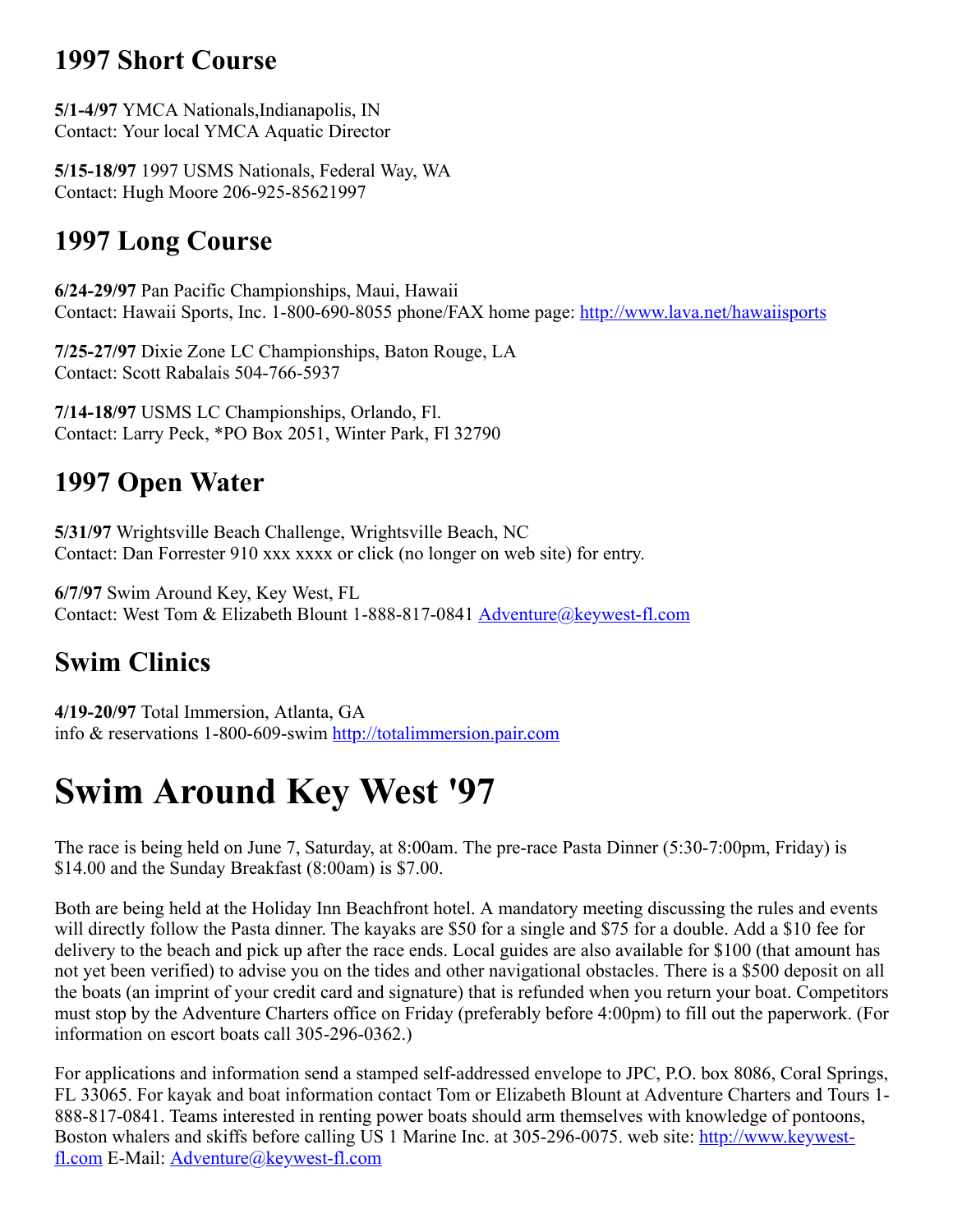

#### <span id="page-5-0"></span>,,,,,,,,,,,,,,

# **Relay Team Sets World Record**

The NCMS 200m mixed Medley Relay team of Jeannie Mitchell (49) - backstroke 38:04, Sally Newall (59) breaststroke 43.66, John Kortheur (65) - butterfly 33:69, and Dick Webber (67) - free 30.71, set a new World SC Record with a time of 2:26.10 at the Annual Electric City Masters Swim Meet in Anderson, SC held in November.



To return to *Across The Lanes* Table of Contents

#### <span id="page-5-1"></span>mmm

# **Slogan Needed for New T-Shirt**

Do you have a catchy slogan for the new NCMS t-shirts? We need to add a slogan to the back of our new NCMS t-shirts. Please send your favorite catch phrase to: Ceil Blackwell, President, 4305 John Rencher Wynd, Raleigh, NC 27612. FAX: 919-781-3799 E-Mail: [ceilB@aol.com](mailto:ceilB@aol.com)

Example: Masters Swimming - Punishment for life (this one was used many years ago)

Circle 1 or 2 or make up your own slogan 1) No Comparison Notable Champions Notorius Conquerors

2) gotta sleep gotta eat gotta breathe gotta SWIM

## **Directory Of Products and Services**

The LMSC-NC committee voted to add an advertising section listing the products and services of your fellow swimmers. By sponsoring a place in this directory you will be helping to support the printing and mailing fees that are incurred by publishing *Across The Lanes*. For a fee of \$10.00 your listing will appear for a full year starting with the Fall 1997 issue (year  $=$  4 issues). If you would like to participate please fill out the form below and send it to: Chuck Irwin, Treasurer, 994 Snow Hill Falls Circle, Franklin, NC 28734-9436. Please make checks payable to LMSC-NC.

Name: Address: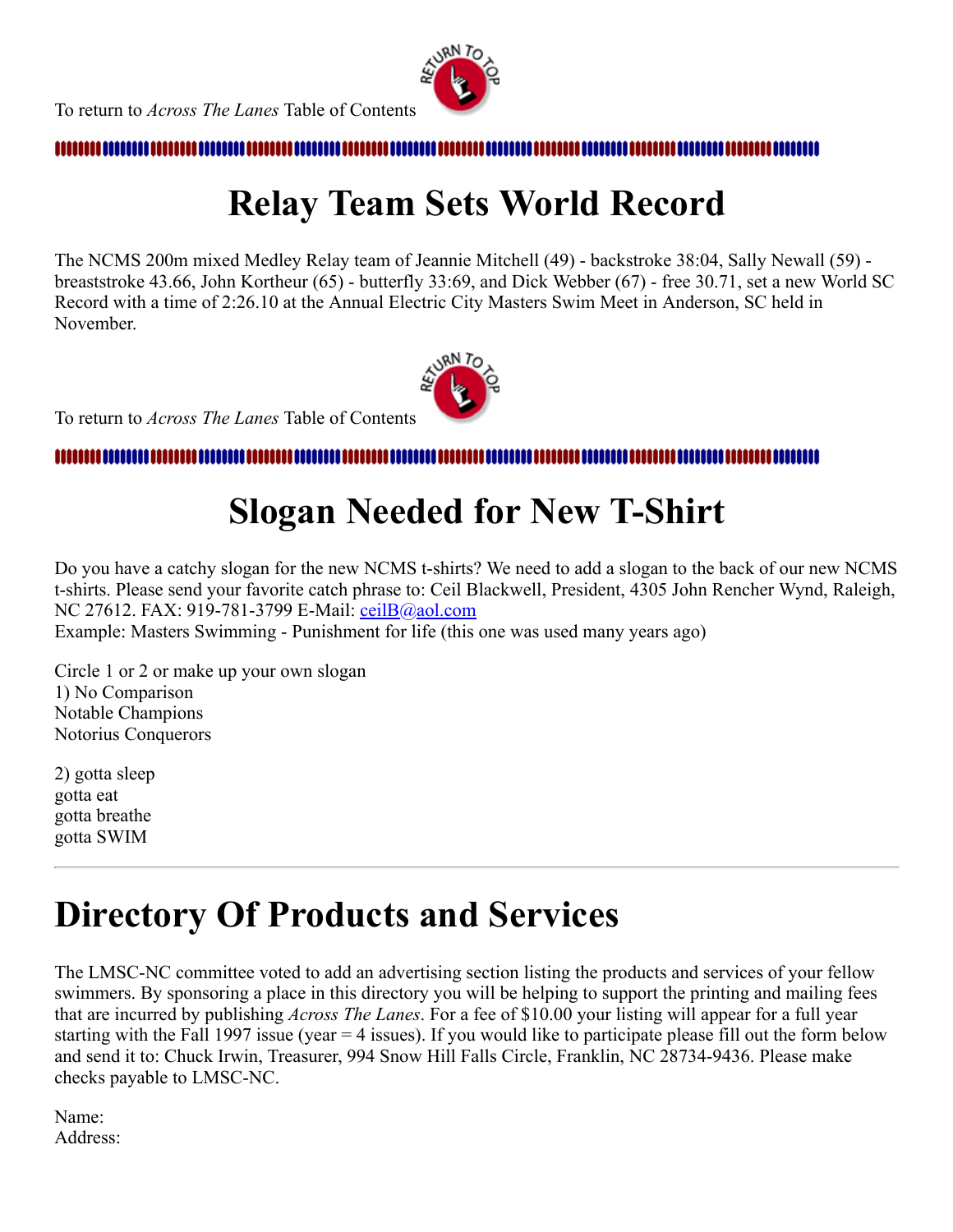Phone: e-mail:

Please print your information below the example as you would like it to appear.

### *Across The Lanes* **Directory**

title or type of buisness-------Name----------Company---------Phone #----------City/Town

example: Accountant--John Doe--John Doe Inc.--123-456-7890--Raleigh



To return to *Across The Lanes* Table of Contents

<span id="page-6-0"></span>,,,,,,,,,,,,,,,,,,,,,,,,,,,,,,,,,

## **From The Desk of The President**

## **by Ceil Blackwell**

#### *USMS Short Course Nationals*

If you are planning to go to the USMS Short Course Nationals in Federal Way, Washington, May 15-18 and would like to participate in some relays, please contact me. My address, and phone number are: Ceil Blackwell 4305 John Rencher Way Raleigh, NC 27612 919 787-8324 If you need to FAX me, the number is 919-781-3799.

#### *Two Fund Raising Projects*

Beginning February 1st, when a North Carolina swimmer signs up for the USMS MasterCard our Local Masters Swimming Committee - North Carolina (LMSC-NC) and the North Carolina Masters Swimming (NCMS) club will receive money. USMS receives money each time a swimmer signs up for the card, even if the swimmer does not use the card. USMS will then share the money with the local club. When the swimmer signs up, the correct code (priority code FBGA) and the name of the club must be given. Please check your registration card for your correct club. For most NC swimmers, the club is NCMS. (Don't forget teams such as RAM, DAMA, TMS, CHM, WYM etc... are chapters of NCMS.) Also, LMSC-NC and NCMS will receive money when our swimmers sign up for the USMS PrePay Calling Card.

The LMSC-NC officers will determine ways to also share this money among the chapters in our state. Please consider helping USMS and LMSC-NC by signing up for the USMS MasterCard and/or the USMS Prepay Calling Card. Detailed information about these projects may be found in the Jan/Feb '97 SWIM magazine.

To return to *Across The Lanes* Table of Contents



#### <span id="page-6-1"></span>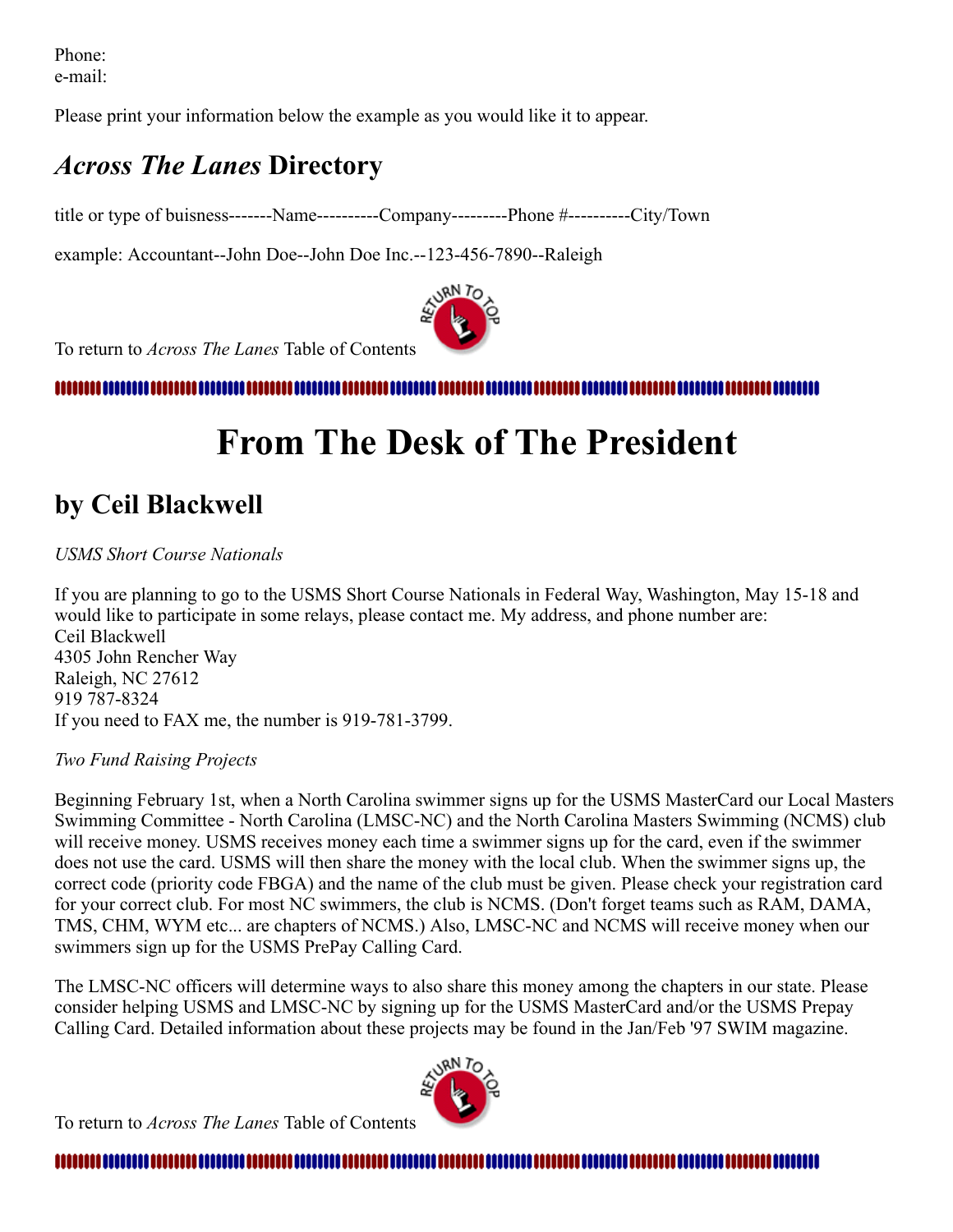## **From The Desk of The Registrar**

### **by George Simon**

#### *North Carolina Membership*

I would like to thank all of you for registering. North Carolina's membership is one month ahead of where it was last year, based on the registrations I received by February 14th. Last year NC's membership did not grow. Fortunately, the national organization grew to 32,000. Please encourage others to join USMS.

#### *National Officials Committee*

This year's registration form asked if would you be interested in becoming a certified official and 5% (23) answered positively. The National Officials committee wants to start a program, and this survey will help in determining if it would be feasible.

Of those responding, 30% (126) have e-Mail addresses. This fact will be used for statistical information and to contact you regarding your registration. Please be assured that it will not be given out to anyone else, nor will any USMS or LMSC notices be sent to those e-mail addresses.

#### *US Post Office Regulations*

Many of you may have noticed that your mailing address was modified from the one you sent with your application. Addresses such as 100-B Swimfast Avenue were changed to 100 Swimfast Ave. Apt B, and the zip+4 zip code was used. In order to use the bulk mail rate, addresses must be compatible with the US Post Office regulations and include the zip+4 on each mailing label.

#### *Change of Address*

Of Address Please keep me notified of any change in your address. The USPS will not forward bulk mail, nor will they inform us of address changes. You will lose your SWIM Magazine subscription and the Across the Lanes newsletter if you neglect to make me aware of your new address. (I notify the National Registrars of your new address, thereby continuing your SWIM subscription.) You can send address changes to:

George S. Simon Registrar, LMSC-NC 10229 Boxelder Dr. Raleigh, NC 27613-6139 919-846-2423 [NCregistrar@usms.org](mailto:NCregistrar@usms.org)

#### *New Masters Teams*

Phoenix Masters Swimming is a new Greensboro team that just formed. Two others, one at the Greensboro Community YMCA and the other in Southern Pines, are also trying to organize teams.



To return to *Across The Lanes* Table of Contents

#### <span id="page-7-0"></span>,,,,,,,,,,,,, ,,,,,,,,,,,,,,,,,,,,,,,,,,,,,

## **Stroke Workout**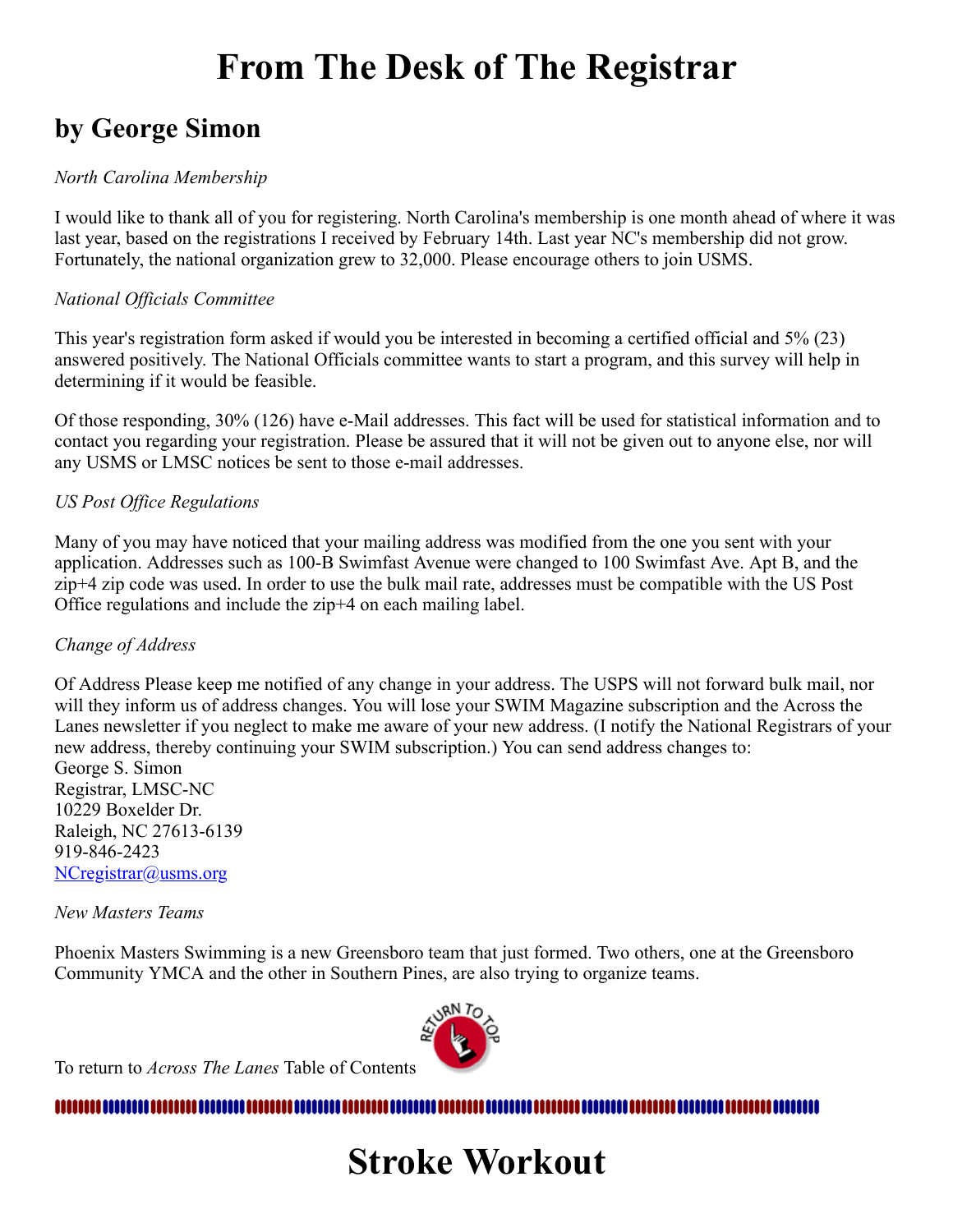## **by Coach Cherie Benz - NCAM**

Cherie is a graduate of Miami University in Oxford, Ohio, where she was a four year scholarship swimmer. She specialized in backstroke and sprint freestyle, holding the school record in the 100 and 200 backstroke, 400 medley relay, the 200 freestyle relay and the 400 freestyle relay. She also competed at the 1991 NCAA Division I Championships in the 100 backstroke. When she finished her career in 1992, she earned the Mid-American Conference Champion title in the 100 backstroke. Before moving to North Carolina, Cherie ran several national and international swimming competitions including Master's Nationals, US Open, and the National Junior Olympics in her hometown, Buffalo, New York. In addition to coaching NCAM, she teaches with the North Carolina Aquatic Club's swim school.

| SET                                                                                                                                                                                  | DESCRIPTION                                                                                                                                                                                                                                                                                                                                                                 | А                                      | В                                      | C                                      |
|--------------------------------------------------------------------------------------------------------------------------------------------------------------------------------------|-----------------------------------------------------------------------------------------------------------------------------------------------------------------------------------------------------------------------------------------------------------------------------------------------------------------------------------------------------------------------------|----------------------------------------|----------------------------------------|----------------------------------------|
|                                                                                                                                                                                      | Warm-up: 500S(every 3rd 25 ST)<br>200IM D/K by 25                                                                                                                                                                                                                                                                                                                           | 500<br>200                             | 500<br>200                             | 500<br>200                             |
| Set 1:                                                                                                                                                                               | B<br>C<br>A<br>300<br>200<br>on 4:304:455:005:1515ri<br>300<br>Pbp 3/5<br>on 1:452:002:152:3015ri<br>3x<br>3x<br>2x<br>100 BK D/S<br>on 4:204:304:455:0015ri<br>300<br>200<br>200<br>Pbp 5<br>2x<br>2x<br>100 BR D/S<br>on 2:002:152:302:4515ri<br>3x<br>300<br>200<br>100<br>Pbp 5/7<br>on 4:104:204:304:4015ri<br>100 FL D/S<br>on 2:002:152:302:4515ri<br>3x<br>2x<br>1x | 300<br>300<br>300<br>300<br>300<br>300 | 300<br>300<br>200<br>200<br>200<br>200 | 200<br>200<br>200<br>200<br>100<br>100 |
| Set 2:                                                                                                                                                                               | В<br>C<br>A<br>4x<br>3x<br>2x<br>75 K! no board on 1:301:452:002:1515ri<br>50 S!!<br>on 1:101:201:301:4020ri<br>rest 30 secs beteween each set 2000 1500 1000<br>$(set 1=FR, set 2=BK, set 3=BR, set 4=FL)$<br>B & C stop here                                                                                                                                              |                                        |                                        |                                        |
| Set 3:                                                                                                                                                                               | A<br>6x<br>on 1:452:002:152:3015ri<br>100 IM<br>$(decend 1-3, 4-6)$                                                                                                                                                                                                                                                                                                         | 600                                    |                                        |                                        |
| Warm-down:                                                                                                                                                                           | A                                                                                                                                                                                                                                                                                                                                                                           | В<br>5100 3600 2700                    | C                                      |                                        |
| LEGEND<br>PBp<br>$=$<br>Ţ.<br>$=$<br>S<br>$=$<br>К<br>$=$<br>D<br>$=$<br>BК<br>$=$<br>BR<br>$\equiv$<br>FL<br>$=$<br>FR<br>$=$<br>ST<br>$\equiv$<br>ri<br>$=$<br>$\mathsf{x}$<br>$=$ | breathing pattern for pulling<br>fast (100% effort)<br>Swim (free)<br>Kick<br>Drill<br>back<br>breast<br>butterfly<br>free<br>stroke (no free)<br>rest interval<br>times                                                                                                                                                                                                    |                                        |                                        |                                        |

**Stay focused no matter how tired you are.**

### **Warm-Up**